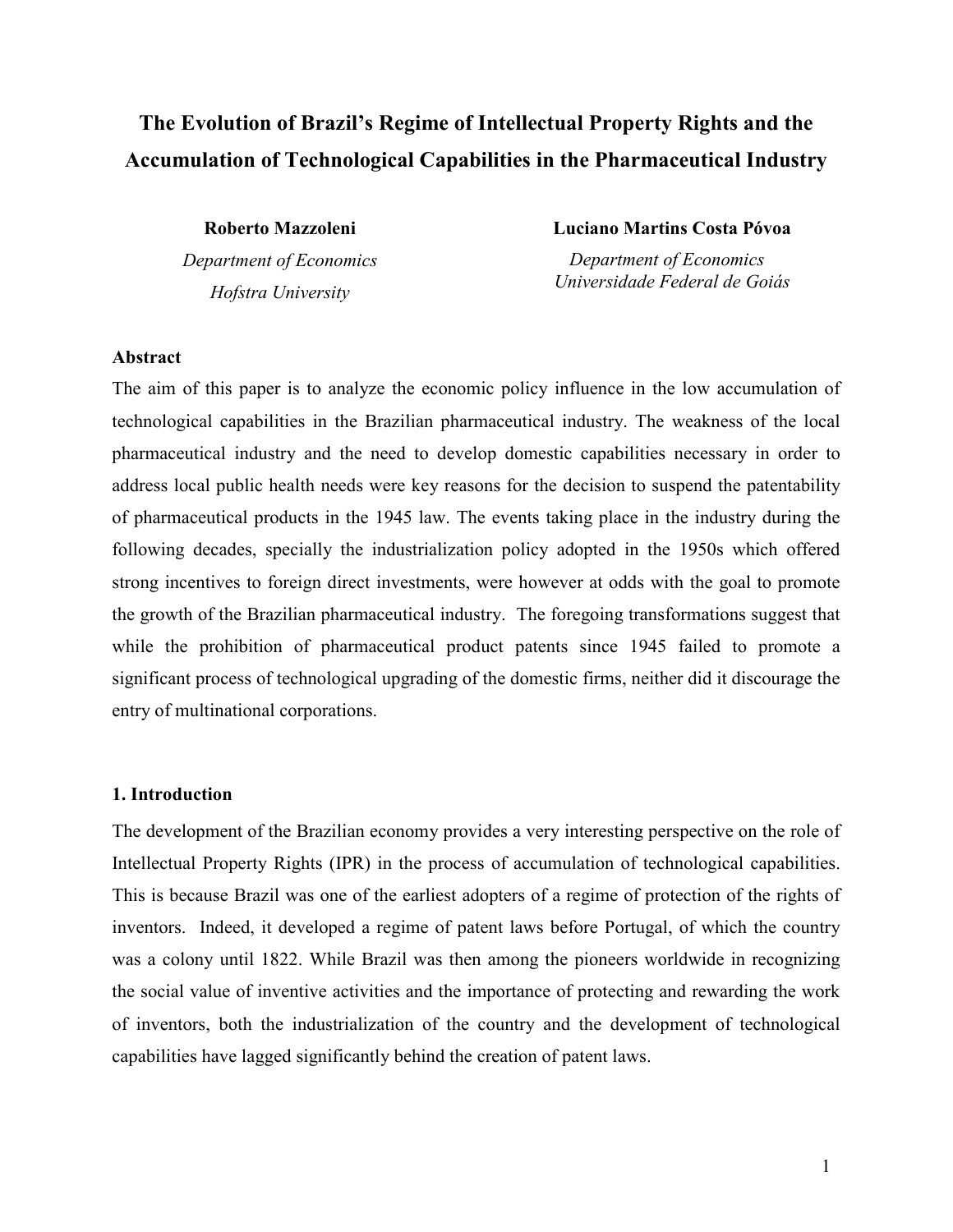Accounts of Brazilian economic development identify in the last quarter of the nineteenth century a first phase of progress in the transformation of its productive activities. However, a sustained process of industrialization began only after the Great Depression, when the collapse of an economic model based largely on the export of primary goods, most notably coffee, promoted the adoption of national economic policies whose intended purpose was to enable the growth and diversification of the industrial sector of the country. These policies, pursued more or less throughout the following half a century, coincide with a substantial increase in the rate of growth of GDP per capita beginning in 1930 and lasting until the early 1980s.

Whereas the country's economic performance lagged behind that of the advanced economies, Brazil was among the world pioneers in the adoption of IPR legislation. Inventors' privileges were first recognized in 1809, and Brazil's first patent law dates back to 1830. This law held that foreign inventions could not be patented in Brazil, a provision that was abolished formally in the revised patent law of 1882, which adopted the Paris Convention principle of national treatment. Even then, technologies patented in Brazil had to be worked in the country subject to forfeiture of patent rights until 1923 and to compulsory licensing since then. Brazil exploited also the freedoms provided by the Paris Convention in the direction of identifying nonpatentable subject matter. Thus, since 1945, inventors of chemical products, food preparations, and medical procedures were excluded from the patent privileges. Chemical processes were added to this list in the 1969 patent law. These exclusions were modified again in 1996 in order to comply with the TRIPS (Trade-Related Aspects of Intellectual Property Rights) agreement. The most important modification concerned the patentability of chemical processes and products.

While Brazil adopted relatively early a comprehensive regime of protection of IPR, the working requirement placed foreign firms at a relative disadvantage, insofar as importation of patented goods into Brazil was not considered an acceptable form of meeting the requirement at least until the patent reform of 1996. The law therefore attempted to strike a balance between providing incentives for invention and promoting the diffusion of technological advances in domestic production activities.

As we will argue in the rest of the paper, the history of Brazil's pharmaceutical industry suggests that the regime of IPR played a weak role either facilitating or hindering the learning processes by which domestic firms have mastered key technologies from abroad. One of the main reasons for this includes the industry "denationalization process" in the 1950-1980 period.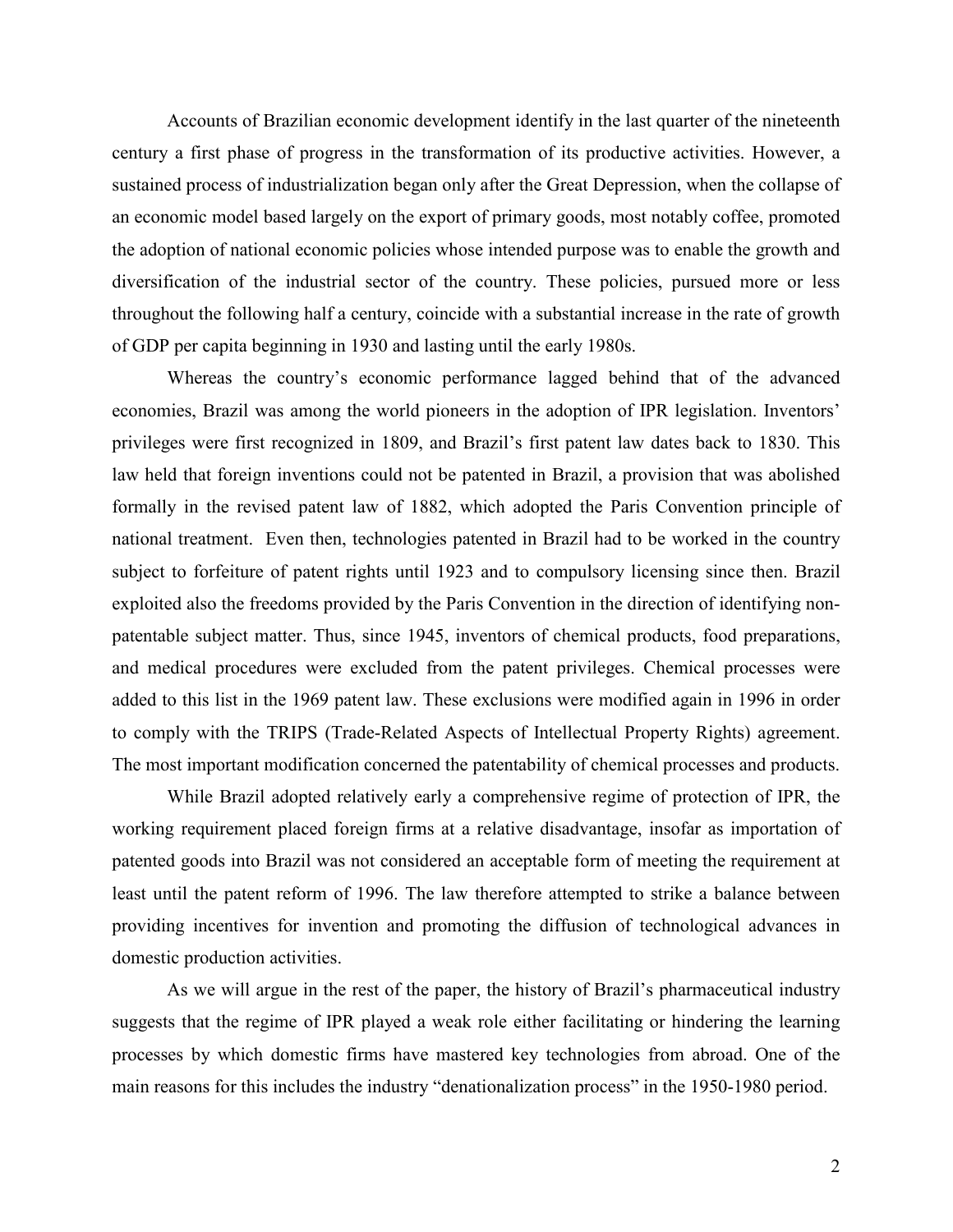#### **2. The evolution of Brazilian patent law**

 $\overline{a}$ 

The historical origins of Brazil's system for protection of intellectual property can be found in the early nineteenth century when the country's economy consisted mostly of agricultural activities dominated by coffee and sugar cane. Reversing a long standing policy stance designed to stifle the development of any branch of industry in Brazil, the Portuguese rulers (inspired by similar legislation in the U.K. and the U.S.) signed a decree in 1809 establishing that exclusive privileges be granted to "inventors and first adopters of any new machine or invention in the arts."<sup>1</sup> The decree provided for the examination of inventors' or adopters' petitions and established a working requirement whereby inventors had to practice the invention locally within two years or lose the patent privilege. The impact of the regime created by the 1809 decree was modest. Only 26 privileges had been granted by 1830 when the first Brazilian patent law came into effect (RODRIGUES, 1973).

 While preserving many basic features of the existing system (novelty and usefulness requirements), the 1930 law changed the duration of patents (between five and twenty years depending on the significance of the patented invention) and provided for the patentability of improvements over existing techniques. Another novelty was the substitution of the exclusive commercial privileges for first adopters of foreign inventions (whether patented abroad or not) with a monetary prize. If, as argued by Rodrigues (1973), the Brazilian government never made any budgetary allocation to provide these financial rewards, the provision eliminated any legal incentive to the adoption of technologies invented and patented abroad. To be sure, dissatisfaction with the legal bar against granting patents on foreign inventions built up since the 1860s and patent grants to foreigners, as for example in the case of Thomas Edison in 1879 (RODRIGUES, 1973 p. 662.), were being made even before the provision was repealed in the new patent law of 1882.

 The new law (drafted while Brazil participated in the meetings of international delegates that produced the Paris Convention in 1883) incorporated the key principles of the convention, including rules on priority claims and the principle of national treatment of foreign inventors

<sup>&</sup>lt;sup>1</sup> During the colonial period, the Portuguese rulers discouraged the development of industry in Brazil. The most drastic measure was taken in 1785 by Queen Maria of Portugal, barring all manufacturing activities in the fields of metal products, textiles, and the processing of gold. When the royal family fled from Portugal under British naval protection in 1808, Brazil became the political center of the Portuguese kingdom for a thirteen-year period. Only then, the conditions of Brazil's cultural and economic development began to receive greater attention, and a number of legislative measures were taken in order to promote the modernization of the country.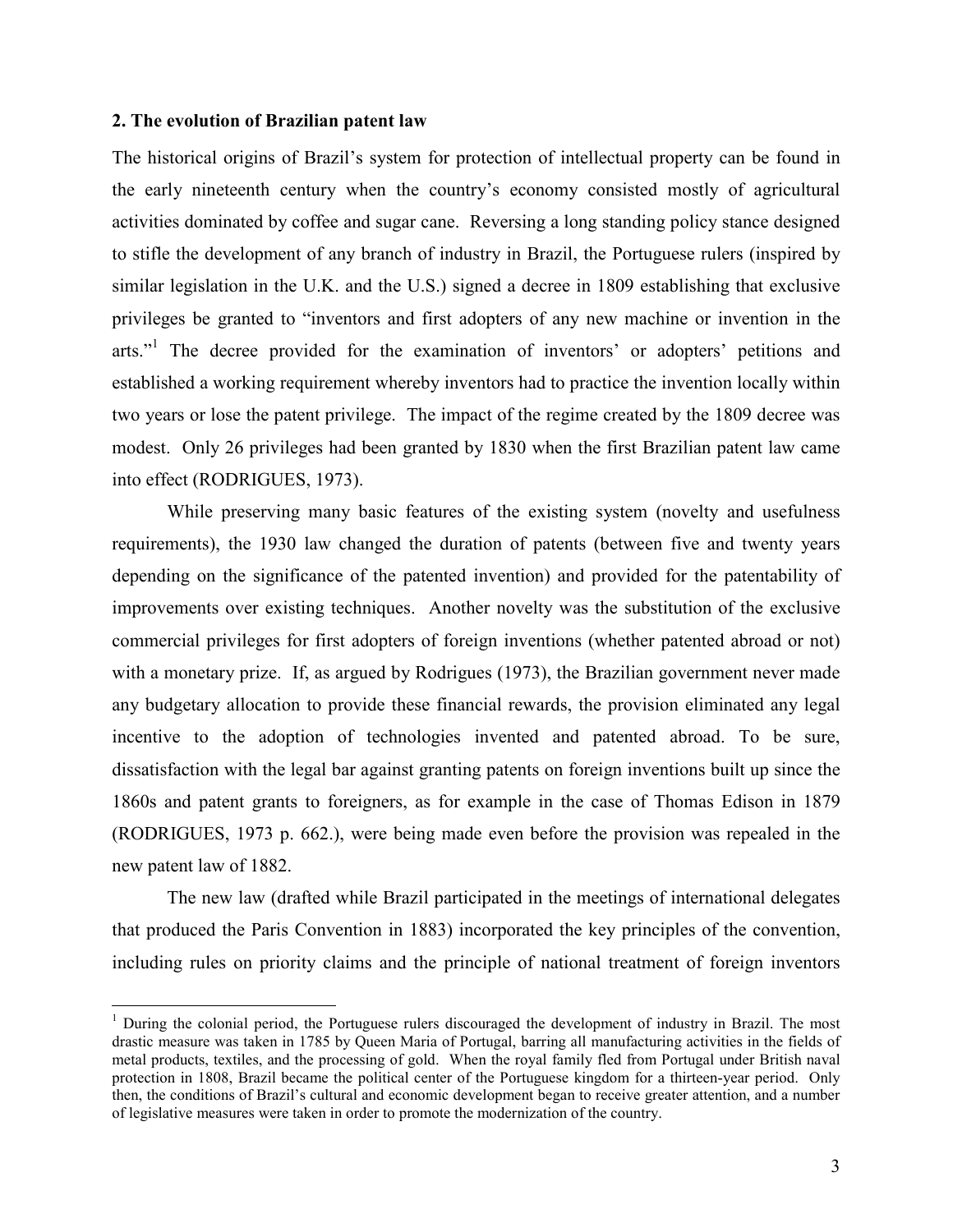(GRANSTRAND, 2005). As a result, foreign inventions could be patented in Brazil. In addition to minor changes in patent duration and details of the working requirement, the new law abolished the examination procedure for all patent applications except for those concerning food products, chemicals and pharmaceuticals. These changes contributed to a drastic increase in the number of patents granted. Under the rules of the 1830 law, 677 patents were granted in 52 years. During the first nine years of the new patent regime, 1247 patents were granted. This increase was driven not only by the more favorable conditions of patentability and the extension of patent privileges to foreigners, but also by the increase in the volume and range of industrial production in Brazil since the 1870s (CRUZ and TAVARES, 1986).

 During the first half of the twentieth century the regime of IPR was altered twice, in 1923 and 1945. The 1923 patent law restored the examination procedure for all applications, and mandated the publication of invention summaries at the same time that it outlined an external opposition procedure. It also created for the first time the "utility model" patents for minor inventions with a duration of ten years. More importantly, it established that the importation of goods protected by domestic patents constituted a violation of the rights of patent holders. The Code of Industrial Property ratified by the Brazilian government in 1945 modified the working requirement, outlining a procedure for the granting of compulsory licensing after two years of inaction by the patent holder. It also introduced new restrictions on the definition of patentable subject matter. Patent rights were denied on foodstuffs, and materials or substances obtained by means of chemical processes, thus including pharmaceutical drugs. According to Cassier and Correa (2007, p. 85), these changes aimed at promoting the development of specific sectors of the national economy. In particular, the bar on the granting of patents on pharmaceutical preparations reflected President Vargas' twin goal of promoting the progress of public health and of the domestic pharmaceutical industry. These policy goals were also central to the changes in the IPR's regime wrought by the 1969 patent law, when the military government broadened the definition of non-patentable subject matter to include pharmaceutical processes, as well as products, surgical and therapeutic techniques, as well as any use of microorganisms. With this reform, patent protection ceased to be available altogether for the pharmaceutical industry until 1996.

 The 1996 patent law reflects fundamental changes in the overall orientation of national economic policies in response to the economic stagnation of the 1980s and to the growing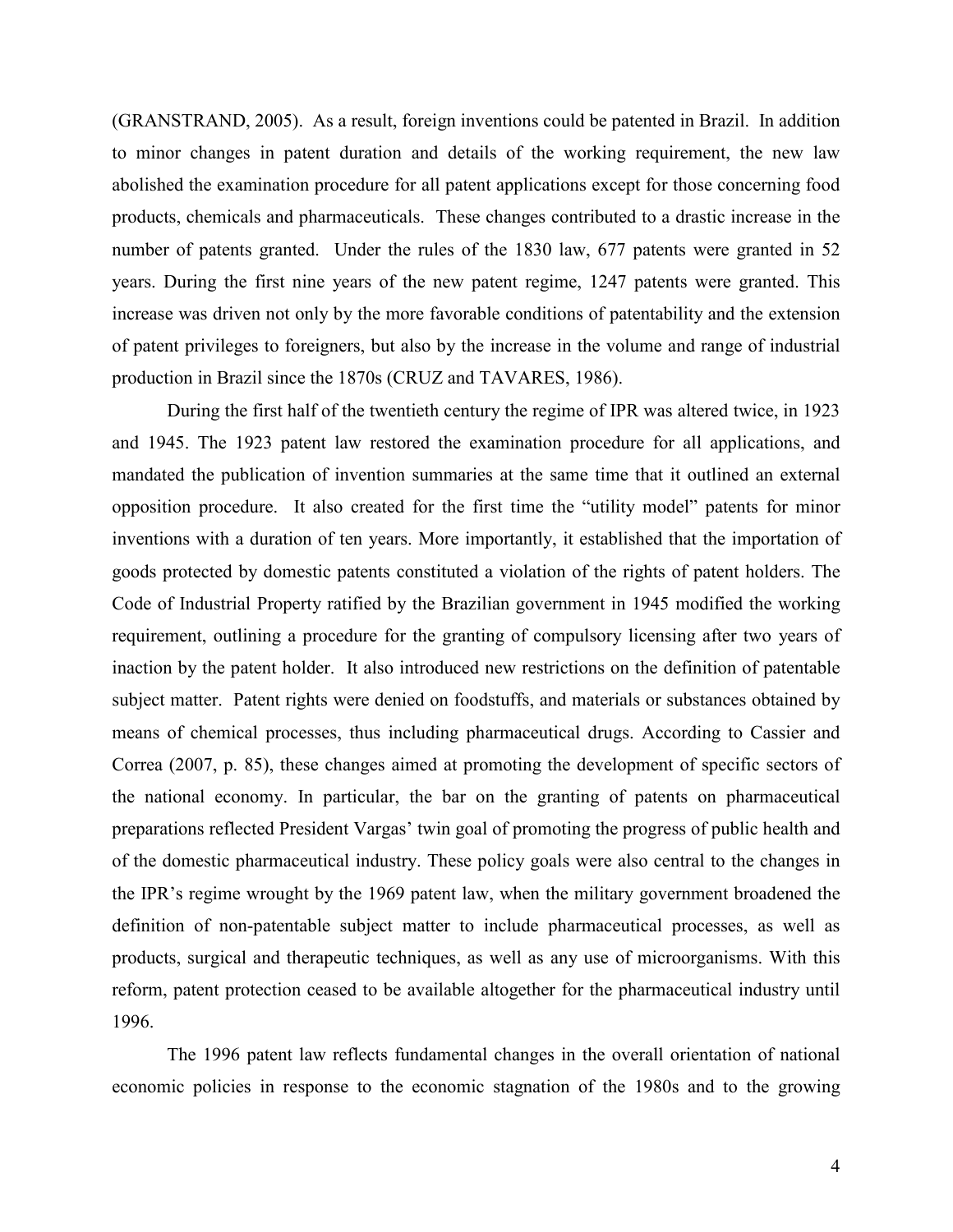pressures from the country's trading partners toward market-oriented reforms and a greater level of protection for the rights of foreign inventors. The inclusion of the TRIPS agreement in the WTO treaty left Brazil with no choice but to revise the national patent system. But it is noteworthy that, unlike other developing countries, Brazil complied with the TRIPS standards of patent protection in 1996, almost a decade earlier than required by the agreement. The decision to comply with the TRIPS agreement ahead of schedule has been argued to reflect the economic pressures brought to bear by the U.S. on the Brazilian government since the late 1980s. Indeed, a legislative proposal had already been formulated in 1991 contemplating a reform of the patent law that allowed the granting of patents on pharmaceuticals (GRANGEIRO and TEIXEIRA, 2007).

The most significant changes wrought by the 1996 reform concerned the definition of patentable subject matter. The restrictions on the patentability of pharmaceuticals and food products were lifted, while computer programs per se, surgical and therapeutic methods, living organisms and biological materials and processes found in nature, were identified as nonpatentable subject matter. The duration of utility model patents was extended to fifteen years from filing date (with a minimum of seven years from the grant date), at the same time that they were made subject to an inventive step requirement. Exploiting the flexibilities afforded by the TRIPS agreement, the 1996 law identified national medical emergencies and failure by the patent holder to supply adequately the domestic market as legitimate reasons for granting compulsory licenses on patented inventions. These stipulations informed the conflict between the Brazilian government and foreign pharmaceutical companies holding patents on antiretroviral drugs (ARVs) covered by domestic HIV/AIDS public health program.

This brief historical overview of Brazil's patent law is clearly focused on the rights of inventors as they are defined by the letter of the law. This approach was motivated by the limited availability of data, and by the lack of prior historical research in the area of IPR enforcement. While it is inadequate for the purpose of evaluating the strength of the protection of inventors' rights over time, this approach provides at least a coarse map of the concerns and goals behind the legislative reforms. In this sense, one can observe that several aspects of the system of patent protection manifest the Brazilian government's keen interest in promoting the diffusion among domestic firms of technologies developed abroad. Others, particularly those concerned with pharmaceutical inventions, signal the subordination of patent laws to the goals of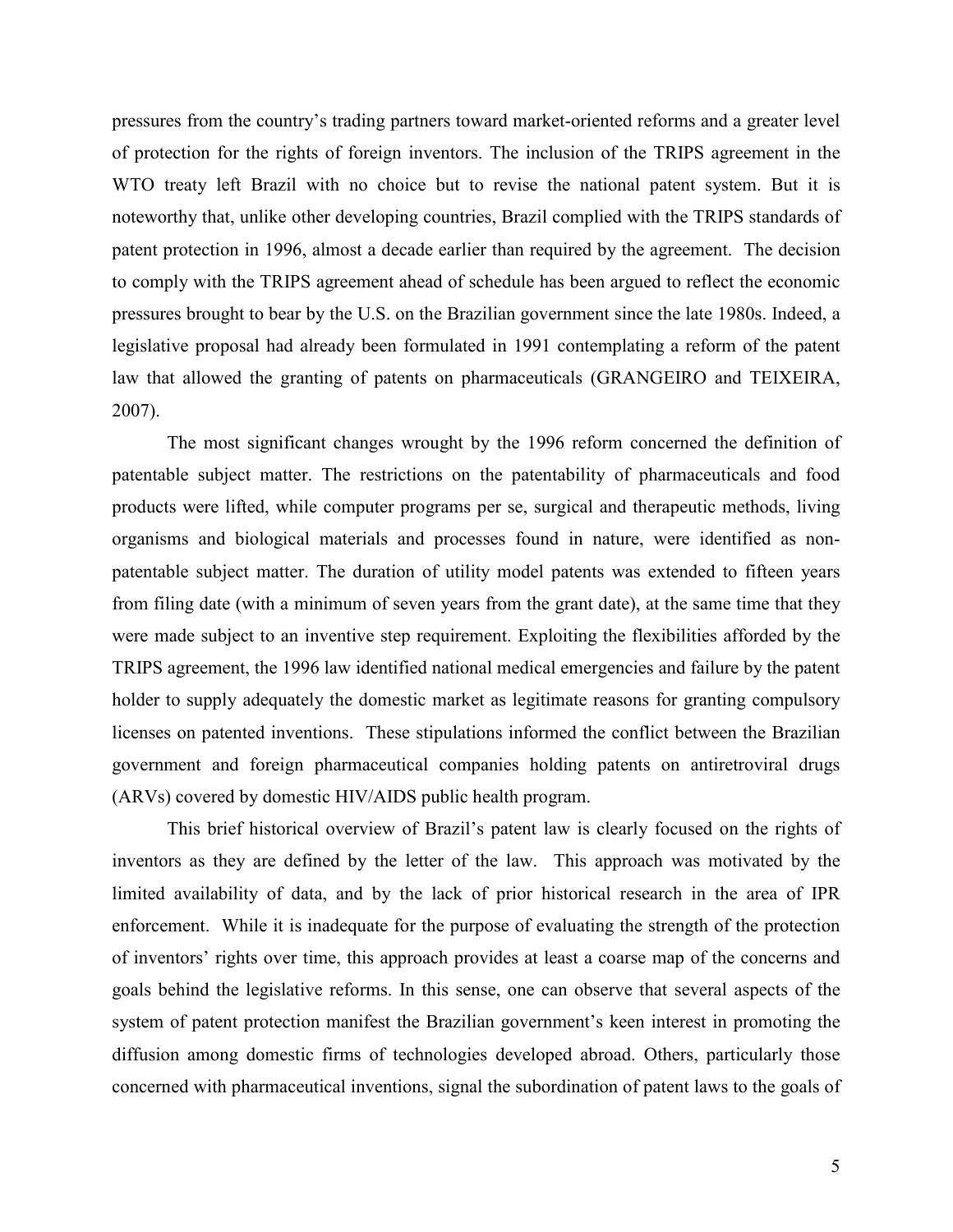industrial policy and public health policy. In light of the government's broad commitment to the industrialization of the Brazilian economy, the weaker protection afforded to pharmaceutical and chemical inventions for much of the last century may appear to be puzzling.

## **3. Patenting activity and inward technology transfer**

 $\overline{a}$ 

The accumulation of technological capabilities by domestic firms that accompanied Brazil's economic development reflected for the most part efforts at acquiring and mastering technological knowledge originating from abroad. Indigenous efforts at developing globally innovative products and processes have so far played a much lesser role, although the balance between these modes of knowledge acquisition has been changing over time and presents substantial variation across industrial sector based on the extent to which foreign technologies could address adequately the technical challenges faced by local firms. In the following subsections we will sketch an overview of the historical evidence regarding patenting activity in Brazil and several characteristics of inward technology transfer processes. The historical review will set up a brief discussion of current patterns of innovative activity.

Although Brazil adopted a patent system since early in the nineteenth century, the evidence on patenting activities is rather incomplete. Consequently, existing studies shed light only on patenting during the nineteenth century and then again only in the 1980-1995 period. With respect to the former period, patenting activity has been found to mirror quite closely the structure of industrial activities (CRUZ AND TAVARES, 1986; RODRIGUES, 1973), with three sectors (foodstuffs, metal products, chemicals) accounting for about 60% of all patents granted between 1830 and 1891. We note here that Brazilian law stipulated until 1882 that prizes would be awarded (but not patents) to individuals or firms who introduced technologies already available abroad. Moreover, the 1830 patent statute required that inventors exploited their patents domestically. These provisions weakened substantially the incentives for foreign firms to seek patent protection in Brazil.<sup>2</sup>

Figure 1 illustrates the available data on the number of patent applications since 1883. A break in the secular growth of patent applications occurred around the mid-1960s and lasted until

 $2^2$  There is no record of any prize ever been awarded to first adopters of foreign technologies (RODRIGUES, 1973). It appears however that patenting of foreign technologies became accepted practice sometime before the legal restriction was abolished by the 1882 patent law. However, this law (and all the subsequent revisions to this day) upheld the working requirement, and thus continued to limit the attractiveness of Brazilian patents for foreign enterprises. A more detailed discussion of these developments can be found in section 3.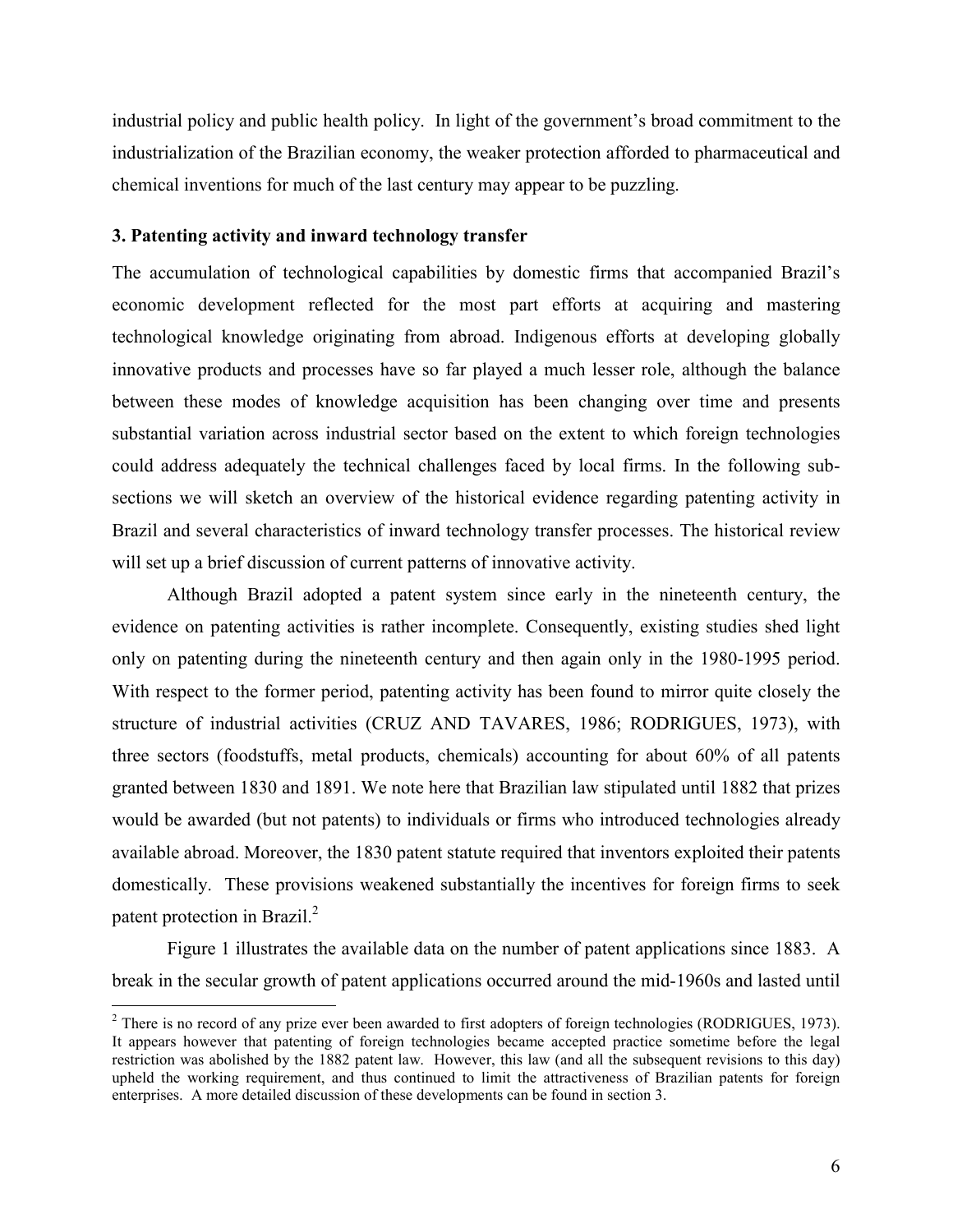the mid-1990s, when the 1996 TRIPS-compliant patent law was enacted. The increase in the number of applications after 1996 is almost entirely attributable to non-resident applicants, who account for more than 80% of the applications filed in 2006.

While patenting data are an important source of information concerning the innovative activities of domestic firms, the process of inward technology transfer that supported Brazil's industrial development relied upon alternative mechanisms. Among the market-mediated channels, the importation of capital goods was in all likelihood dominant. Foreign direct investment (henceforth, FDI) was an important source of access to foreign technologies, one that has been often argued to be sensitive to the strength of IPR protection in the host country. The link between IPR and FDI inflows is complicated further in Brazil by the working requirement for the validity of patents, and by the effects of other policies that strengthened the incentives for FDI independently of the strength of IPR. Note, for example, that the limits to the patentability of pharmaceutical processes and products sanctioned in the patent laws of 1945 and 1969 did not deter FDI by pharmaceutical firms. Indeed, in the aftermath of the 1969 reform, FDI in pharmaceuticals grew from US\$ 113 million in 1971 to US\$646 million in 1979, more rapidly than in other sectors of the economy (GEREFFI, 1983).

 Patents appear to have played a minor role in the context of the technology transfer agreement between resident and non-resident firms. As shown in Table 1, payments for technology transfer agreements (including royalties for patent licenses) increased very rapidly since World War II, more so than capital goods imports or  $FDI$ <sup>3</sup> However, a government study found that patent licensing agreements were not a dominant form of inward technology transfer for Brazil's industrial firms (BIATO et al., 1970).<sup>4</sup> Only 10.5% of the contracts for technology transfer were accounted for by manufacturing and patent licensing agreements. Technical

l

 $3$  As a percentage of GDP, payments for technology transfer rose from 0.12% in the 1947-1953 period to 0.31% in 1970. Moreover, their growth outpaced the growth of the imports of capital goods from 1950 to 1970, going from 3.5% of the latter's value in 1950-1953 to 15.9% in 1969.

<sup>&</sup>lt;sup>4</sup> This study analyzes nearly 2,000 technology transfer contracts registered between 1963 and 1970 with the Bank of Brazil in compliance with a 1962 law regulating technology transfer contracts requiring payments to foreign entities. Such contracts were subject to regulatory approval) and to legal constraints on royalty payments and the assignment of IPR on the result of the licensees' future inventions. Although the study excluded contracts relative to the primary and tertiary sectors, and refined oil products, the industrial sectors within its scope accounted for between fifty and sixty percent of the technology transfer agreement payments recorded in the international balance of payments on account of technology transfer agreements during the period 1965-1970. About two-thirds of the contracts were accounted for by five sectors (Metal Products, Chemicals, Mechanical Equipment, Electrical and Communications Equipment, and Transportation Equipment). These same sectors plus textiles also accounted for two-thirds of the 729 enterprises represented in the database. All of these industrial sectors had experienced a substantial expansion as a result of the import substitution policies pursued by the governments since 1950.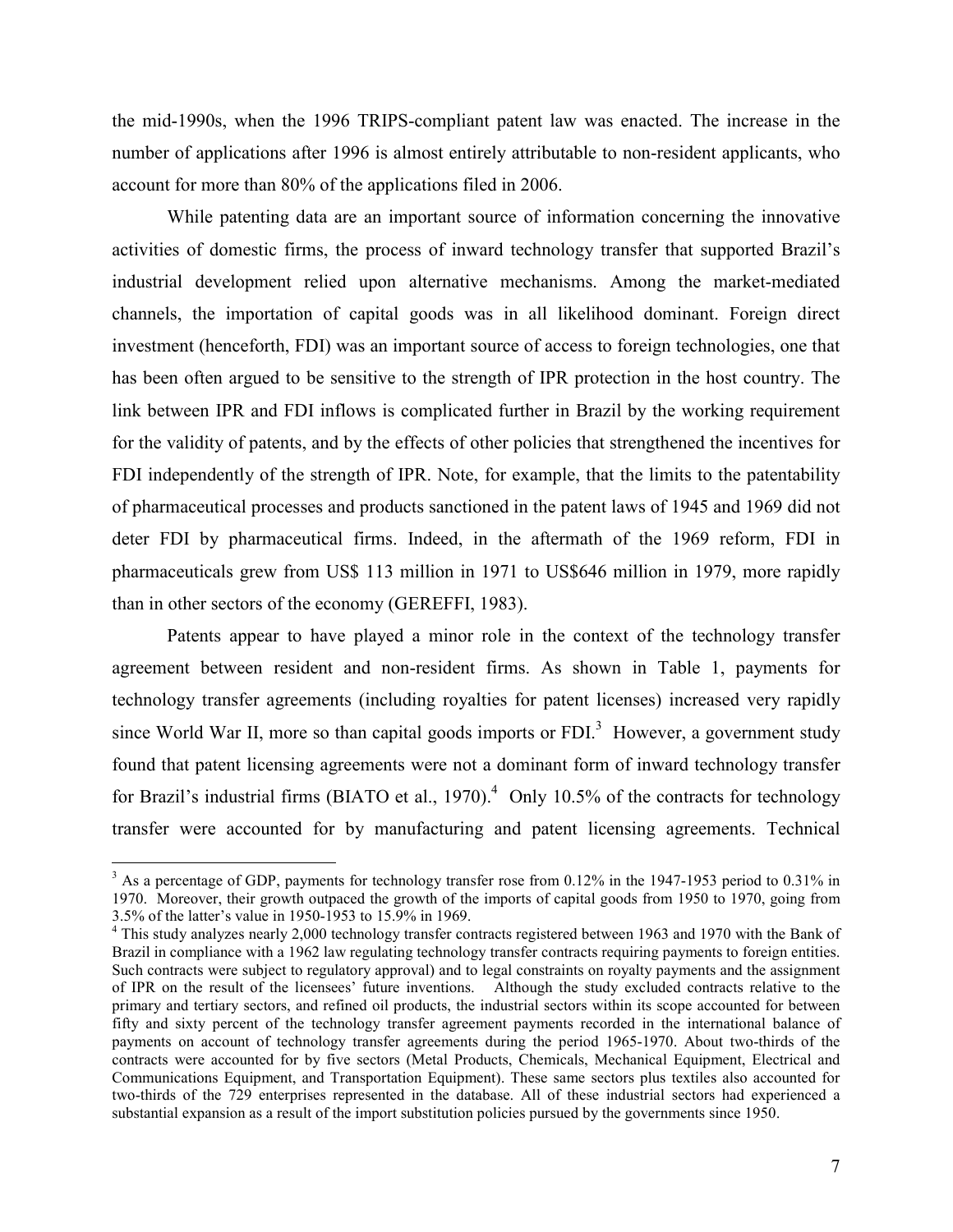assistance agreements represented the most common type of technology transfer contract (47%), followed by engineering services agreements (23.6%), and trademark licensing agreements (13.2%). At a sectoral level, only a few industries appeared to be characterized by greater reliance on manufacturing and patent licensing agreements (tobacco products, furniture, textile machinery and components), but they accounted for only small shares of all such agreements. In contrast, the share of technical assistance agreements, trademark licensing, and manufacturing and patent licensing in the pharmaceutical and medicinal products sector were respectively 61.5%, 26.7%, and 11.8%. The analysis of the technology transfer payments made between 1965 and 1970 produced similar results.<sup>5</sup>

 The observation that patent licensing agreements represent a small share of the registered technology transfer contracts in this study has to be tempered by two considerations. First, the small volume of licensing agreements might be due to the multinational firms' reluctance to patent and license technologies in an environment characterized by weak enforcement of patent rights, something about which we can only speculate. Second, subsidiaries of multinational corporations were prohibited by law from making royalty payments to their mother company abroad on account of patent licenses, so that technical assistance agreements might have served as a way to carry out implicitly a royalty payment. While payments for licensing agreements between subsidiaries and parent companies would be understated as a result, our examination of the data suggests that the effect is qualitatively small.<sup>6</sup>

 A parallel investigation focused instead on the production of technological knowledge at firms and public research institutions located in Brazil (BIATO et al., 1970). The investigation of technological activities carried out in the period 1967-1969 was based on questionnaire responses by 454 of the largest 500 business firms in Brazil and 46 research institutions.<sup>7</sup> Only

l

 $<sup>5</sup>$  Manufacturing and patent licensing agreements accounted for a significantly larger share of total payments only in:</sup> tobacco products (57.8%), intermediate products for plastics, resins, synthetic fibers, and detergents (41.3%), and textiles (40.5%). The last two sectors accounted for little more than 30% of all licensing royalties. In contrast, the pharmaceutical and medicinal products' sector accounted for only 1.4% of these royalties. Most (92.4%) of this sector's payments for technology transfer originated from technical assistance agreements.

<sup>&</sup>lt;sup>6</sup> Agreements between subsidiaries and parent companies accounted for about 40% of all manufacturing and patent licensing payments, which in turn represented less than one tenth of all payments for technology transfer (18.4% for foreign firms' agreement with independent firms, 7.9% for national firms' agreements, and 5.1% for foreign firms' agreements with parent companies).

<sup>&</sup>lt;sup>7</sup> According to these data,  $62\%$  of the responding firms reported that they relied upon foreign sources of know-how in order to establish their activities. Moreover, this share was higher for younger firms. Know-how from domestic sources was relied upon by 51% of national firms, but only by 15% of foreign firms. Among the firms that relied upon foreign sources of know-how, 38% required adaptations of the relevant technologies which were carried out either domestically (21%) or abroad (12%) or both domestically and abroad (5%).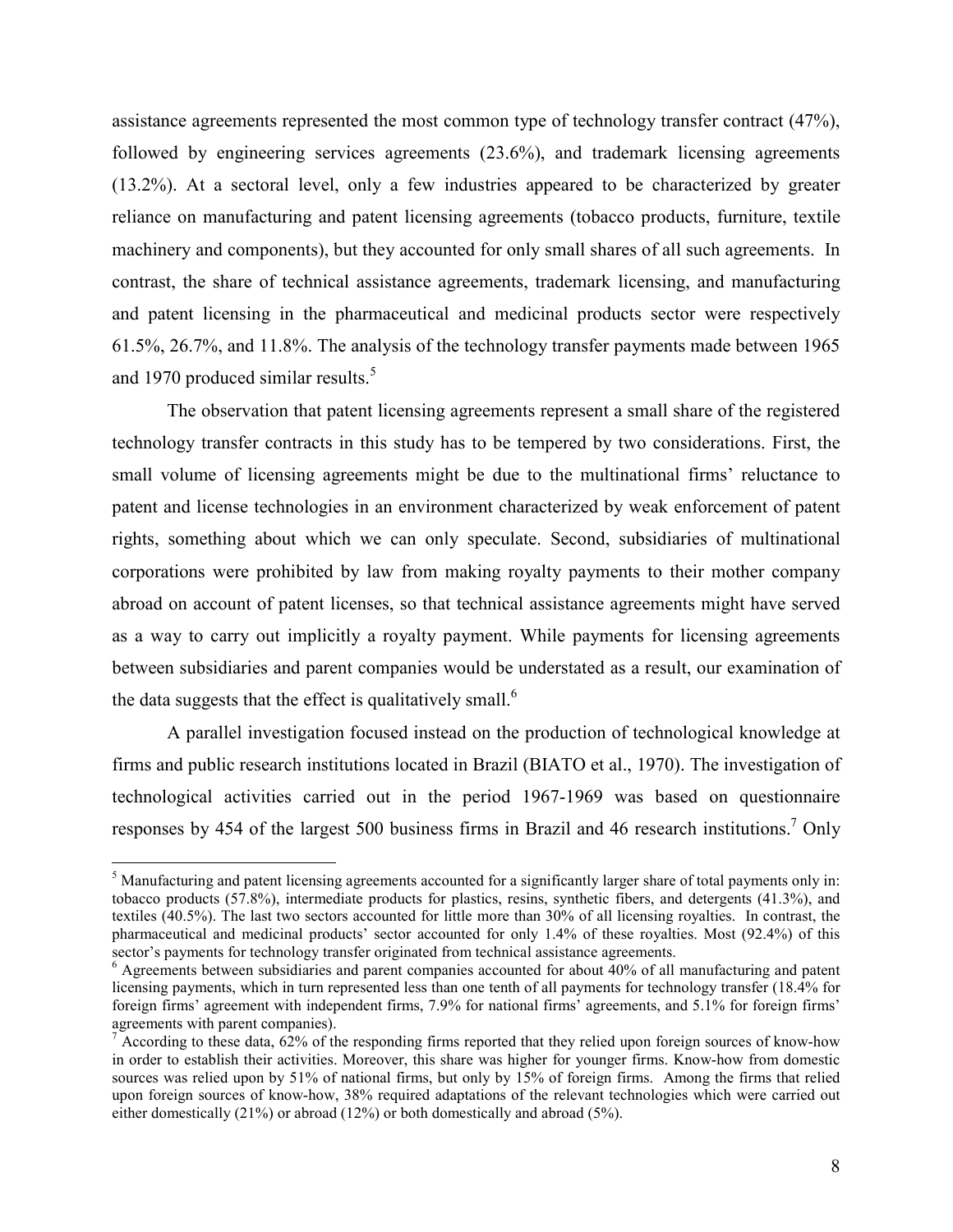64% of the responding firms (61% of domestic firms and 75% of foreign ones) indicated that they had conducted some industrial research during the survey period. Moreover, for two-thirds of them the research concerned adaptations of existing technologies, whereas only 16% of them reported working on creating new product or process technologies. At the industry level, around 80% of respondents reported carrying out research activities in the machinery industry, transportation equipment, electrical and communications equipment, and metal products. Exploiting the database of technology transfer agreements described above, Biato and Guimarães (1973) established that firms carrying our at least some R&D were more likely to also seek opportunities for technology transfer agreements with foreign firms.

Interactions between firms and research institutions made only modest contributions to the accumulation of technological capabilities by the former. These interactions were not very diffuse, they focused on routine activities such as testing. By the same token, only one-third of the technological activities carried out by research institutions represented the response to specific demands from industrial firms, and these consisted for the most part of routine testing tasks to be performed on behalf of firms in the metal products, foodstuffs, and transportation equipment industries. These sectors, together with chemicals and paper products, accounted also for 85% of the research activities carried out by the surveyed institutions.

The government's tight regulatory control over technology transfer agreements in place since the early 1960s was vanquished by 1993. This policy shift was consistent with the progressive liberalization of markets pursued by the Brazilian government since the late 1980s. More specifically, the liberalization of international technology flows was held to be necessary in order to promote the future development of national firms' technological capabilities and thus their innovative performance. Whether the loosening of restrictions to international technology flows is promoting or hindering such outcome depends largely on the extent to which firms will treat access to foreign technological knowledge as a substitute for, instead of a complement for, their own technological efforts. $8$ 

 $\overline{a}$ 

<sup>&</sup>lt;sup>8</sup> Using patent applications as a measure of firms' innovative capabilities, Johnson (2002) establishes that the relationship between firms' R&D and patenting is mediated by the firms' prior experience of technology licensing and the strength of the knowledge spillovers in the relevant areas of technology.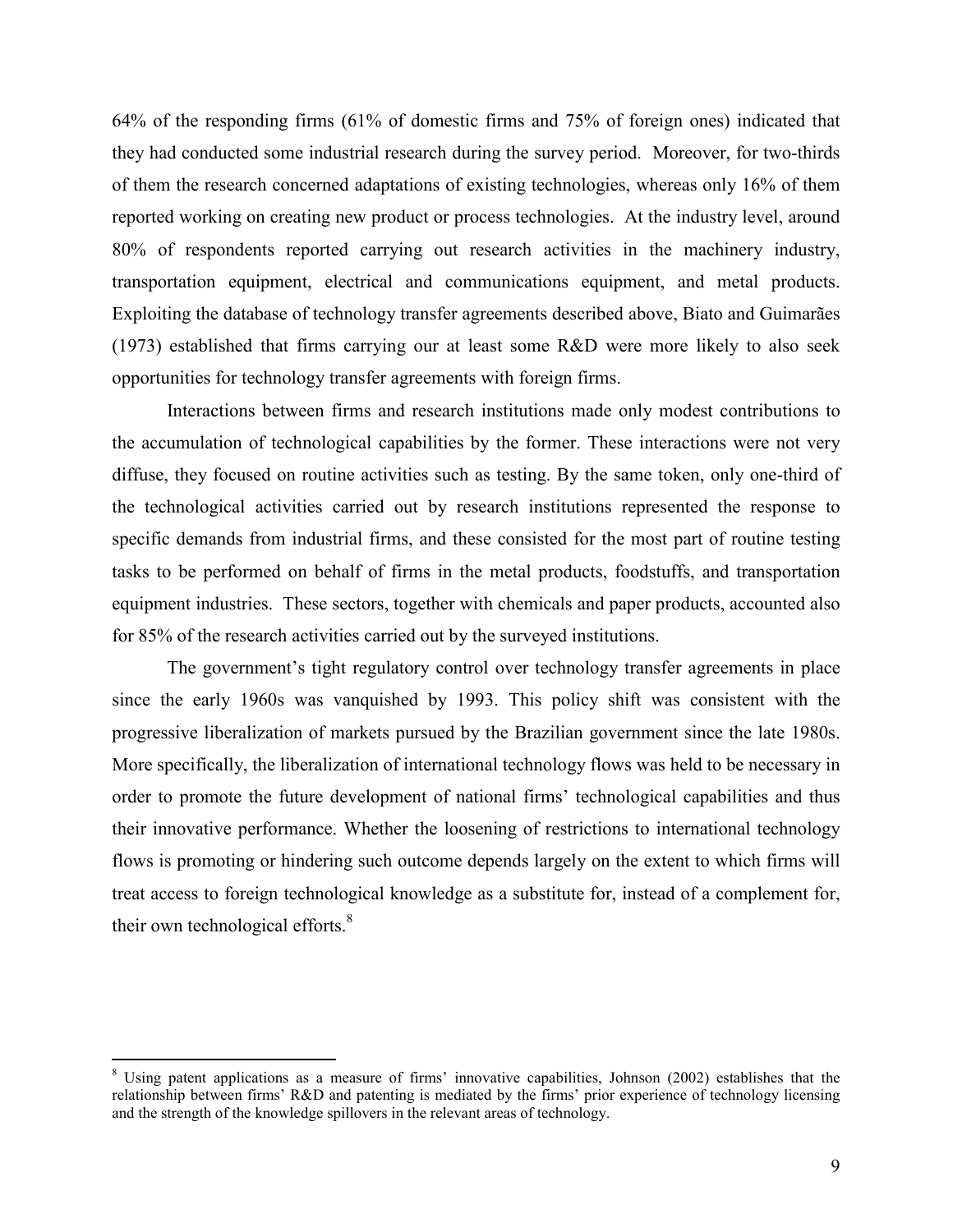#### **4. The pharmaceutical industry case**

The development of a pharmaceutical industry in Brazil began during the 1860s, and over the following decades the country experienced a significant growth in the number of laboratories dedicated to the production of various medical preparations. Thirty-five laboratories were active at the proclamation of the Republic in 1889, and their number reached 60 in 1907 when a national census was realized. This period of development was facilitated by the presence of several educational institutions aimed at the training of pharmacists since the first half of the nineteenth century, and the establishment at the turn of the century of several public laboratories whose activities began to encompass research aimed at developing new serums and vaccines.

 These public laboratories were organized in order to address pressing public health problems, such as the epidemics of smallpox, yellow fever, and malaria, or the need for antiophidic serum. For example, the Butantan Institute was established in 1889 to research venomous animals and to produce antiophidic serum. In 1900, the Manguinhos Institute (nowadays called FIOCRUZ) was founded to produce serum and vaccines against bubonic plague and develop biomedical research. These institutions made significant advances in the understanding and the treatment of tropical diseases and the development of sanitary medicine and biomedical science in Brazil until the 1930s, when they started to face financial constraints (SCHWARTZMAN, 1991).

 The creation of these institutes made it possible to produce locally vaccines which until then had to be imported. Doing so required knowledge that was not in the public domain that time, as well as efforts to modify, adapt, and standardize production procedures (SCHWARTZMAN, 1991). The production of vaccines against the yellow fever was made possible by the scientific and technical work carried out by researchers like Oswaldo Cruz, Vital Brazil, and Carlos Chagas, whose efforts marked the beginning of scientific medical research in Brazil (STEPAN, 1981). The public health successes achieved thanks to the research work were recognized with the award of the gold medal at the 14<sup>th</sup> International Congress on Hygiene and Demography, occurred in 1907 in Berlin. Notably, Manguinhos' scientists developed in 1908 a vaccine against a disease that afflicted Brazilian cattle. The patent was assigned to the institute and the profits from the sales became the source of funds needed in order to purchase and maintain laboratory equipment and hire new researchers (SCHWARTZMAN, 1991). Manguinhos's effectiveness as a scientific research center declined since the 1930s when reforms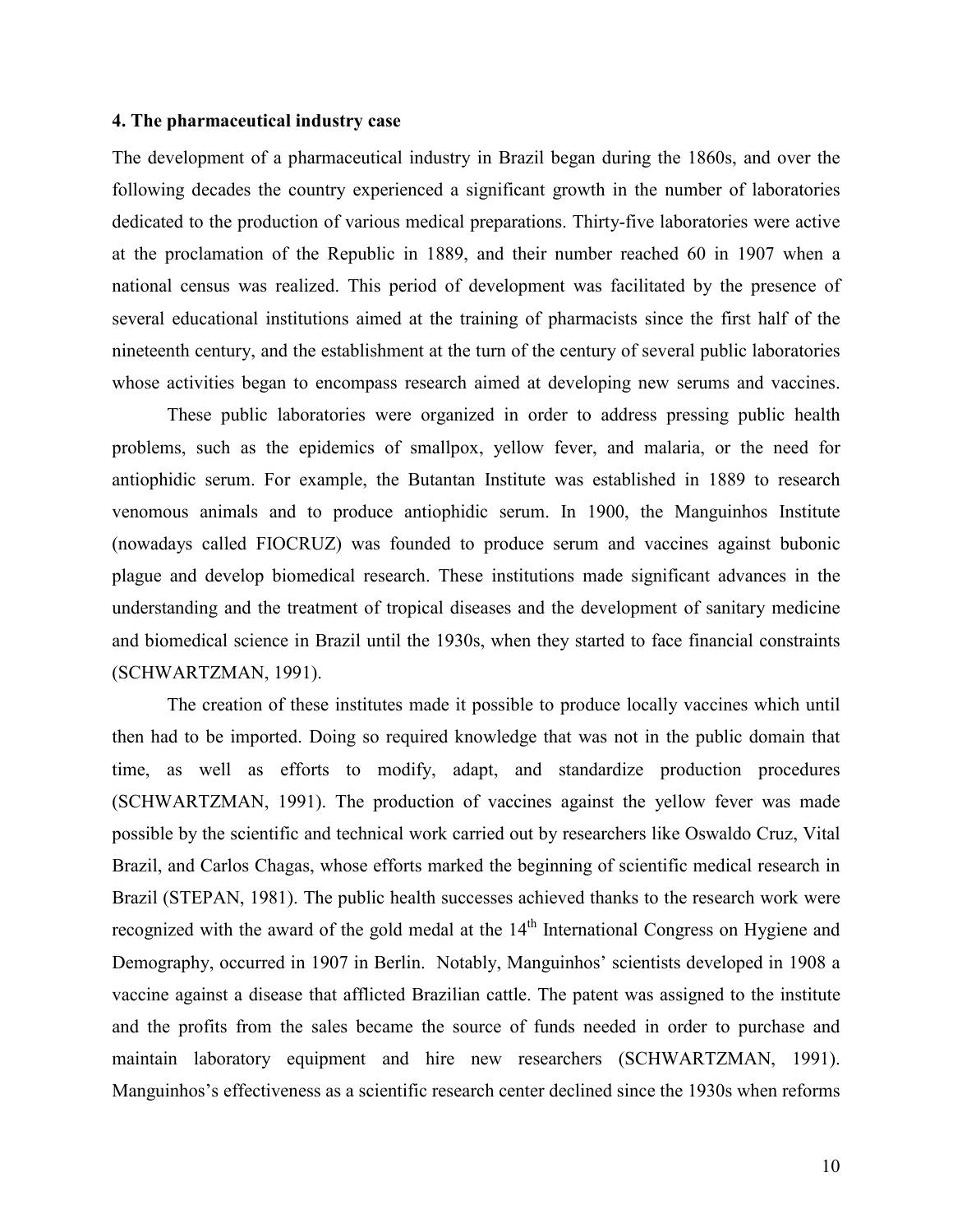introduced by President Vargas brought the Institute under the control of the Ministry of Health and stopped the practice of assigning the profits from the sale of the vaccines to the Institute (STEPAN, 1981).

 Until the 1930s there were no significant differences between Brazil and other countries with respect to the characteristics of medicines' production. Pharmaceuticals were produced predominantly through the manipulation of natural substances, which were abundant in Brazil, according to small scale processes. The domestic market was accordingly served by many small national firms, although beginning in the late 1910s foreign firms begin to establish affiliates in Brazil. It was only with the advance of synthetic drugs during the 1930s that national firms began to fall behind the global technological leaders. Even the major indigenous pharmaceutical firms did not perform R&D, while U.S. and European firms were advancing in the development of new substances and drugs. As a result, the country was largely dependent on the importation of either formulations or the underlying active principles by the affiliates of foreign pharmaceutical firms (GIOVANNI, 1980; QUINTANEIRO, 2002). The outbreak of World War II, and the consequent disruptions to the flow of imports, provided domestic firms (national and foreign) with the opportunity to expand their share of the national market and to develop their exports to Europe and other Latin American markets. It also forced them to reduce their dependence on imported chemicals and finished products (IFFLAND and STUTTLER, 1973 *apud* GIOVANNI, 1980).<sup>9</sup>

In spite of these developments, local firms continued to neglect carrying out research aimed at the invention of novel drugs and thus to depend on the production of drugs invented abroad. This weakness of the local pharmaceutical industry, and the need to develop domestic capabilities necessary in order to address local public health needs, were key reasons for the decision to suspend the patentability of pharmaceutical products in the 1945 law. The events taking place in the industry during the following decades were however at odds with the goal to promote the growth of the Brazilian pharmaceutical industry.

The process of "denationalization" took place during the 1950s and 1960s confined most Brazilian firms to the market for traditional medicines. Thus, whereas the bulk of medicines

 $\overline{a}$ 

<sup>&</sup>lt;sup>9</sup> The war period also encouraged U.S. multinational firms to enter the Brazilian market. For instance, Merk-Sharp-Dohm settled in 1941, Bristol Myers in 1943, and Shering in 1944. Bertero (1972) *apud* Giovanni (1980) describe the attempt of a Brazilian firm to produce penicillin that time, but a joint venture between two other Brazilian firms and U.S. firms made it not viable.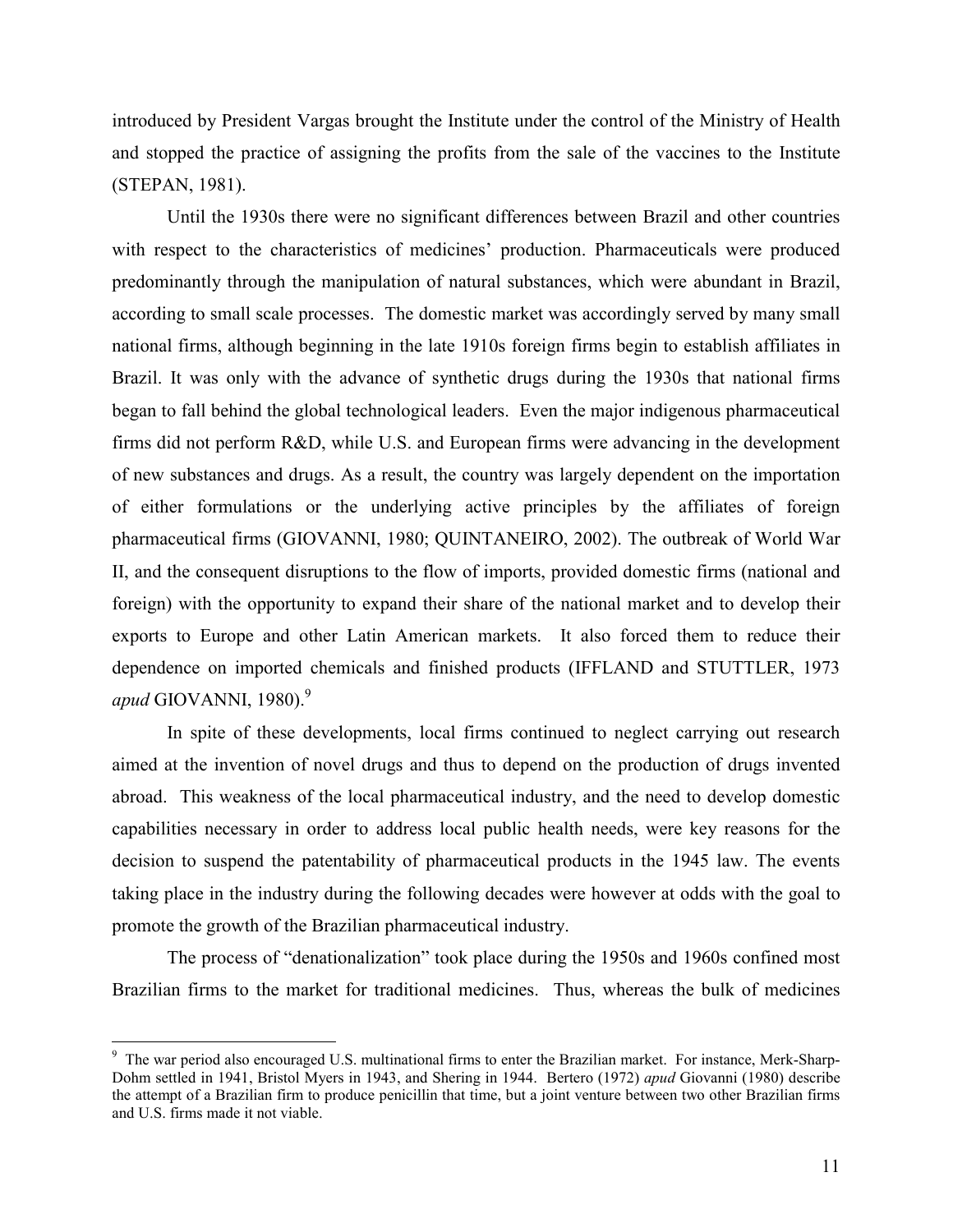sales were realized by national firms in the 1930s, their market share fell to 26% of 1962 sales and to 12% of 1975 sales (GIOVANNI, 1980). The driving force behind "denationalization" was the acquisition of national firms by foreign multinational groups at a time when changes in pharmaceutical technology appeared to be hurting the creation of new local firms: more than 50 indigenous pharmaceutical firms were acquired by foreign groups between 1957 and 1979 (BRASIL, 1980). The surge in foreign direct investment can be attributed to three factors. First, establishing a presence in promising markets was a key aspect of the multinational firms' strategy. Second, rising inflation during the 1950s led to the devaluation of the national currency, making national firms attractive acquisition targets for foreign firms (BRASIL, 1980; MACHADO, 1963). Third, the industrialization policy adopted in the 1950s offered strong incentives to foreign direct investments (BRASIL, 1980; FRENKEL *et al*., 1978 *apud* BERMUDEZ, 1995; GIOVANNI, 1980; MACHADO, 1963). Two policy instruments in particular, Instruction 70 (between 1953/1961) and Instruction 113 (between 1955/1961), provided strong impetus to the multinational firms' takeover of the Brazilian industry.

Instruction 70 classified imports in five different classes according to how essential they were. By allocating foreign exchange to these five classes and letting exchange rates be determined through class-specific auctions, the government could offer varying degrees of protection to the various classes of goods. This exchange rate policy provided strong incentives for multinational corporations to establish subsidiaries in Brazil because imported good that were deemed essential and that could not be sourced from domestic firms received a lesser degree of protection than those that were non-essential or available from domestic sources. Accordingly, formulations that were available from domestic sources received a greater degree of trade protection than active pharmaceutical ingredients and fine chemicals which could not be sourced from domestic firms. This measure created strong incentives for multinational firms to settle in Brazil. According to Bermudez (1995), the share of imported formulations fell between 1953 and 1960 from 70% to almost zero.

 Instruction 113 had even more drastic consequences on the relative competitiveness of domestic and foreign firms because it allowed foreign investors to import equipments without foreign exchange coverage, a privilege not available to indigenous firms (Caputo, 2007). In the pharmaceutical industry, this provision reduced the investment costs of multinationals firms visà-vis domestic ones, and favored their dominance of the Brazilian market. As a result, national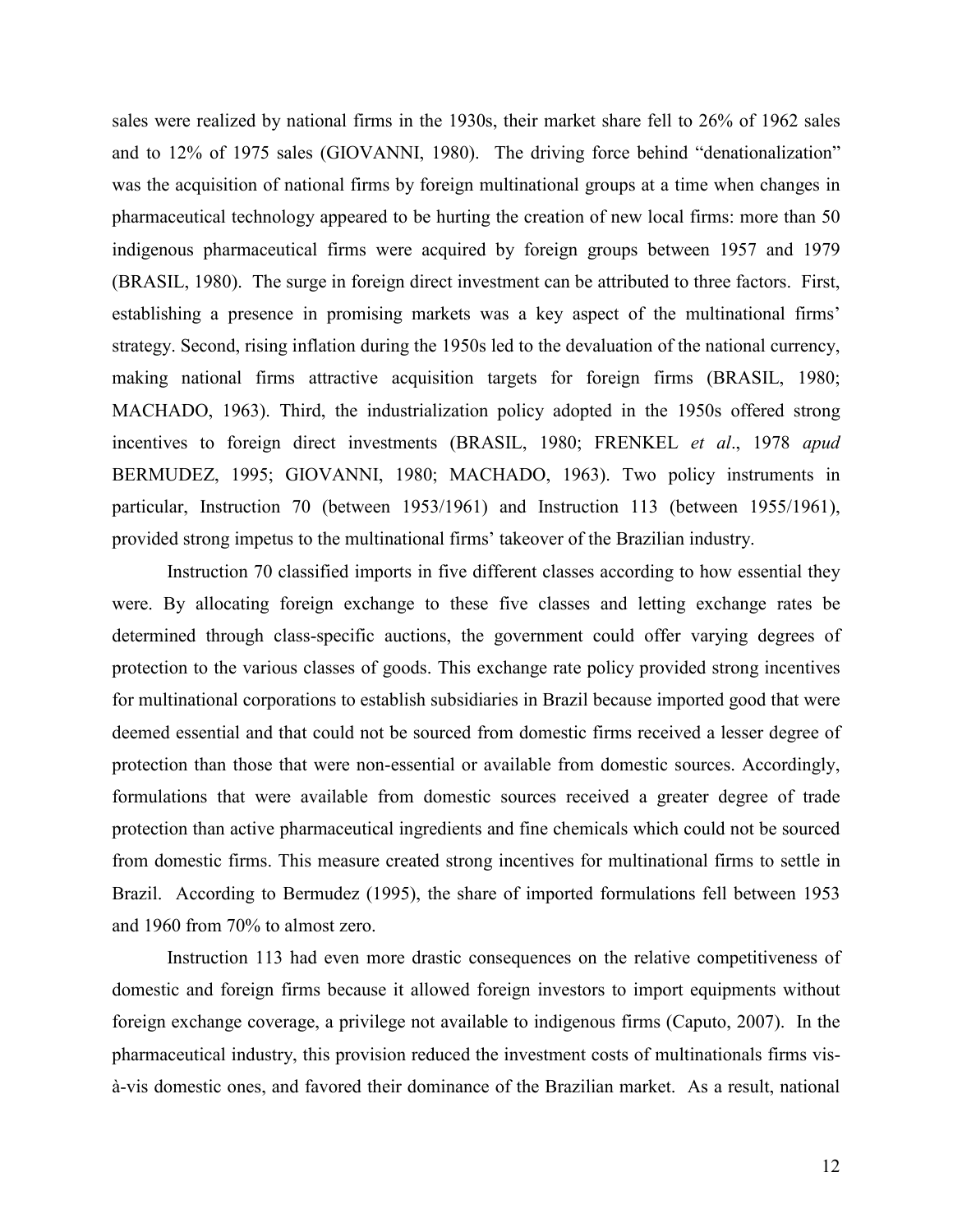firms became progressively concentrated in the segments of the drug market holding little interest for multinationals.

 The foregoing transformations suggest that while the prohibition of pharmaceutical product patents since 1945 failed to promote a significant process of technological upgrading of the domestic firms, neither did it discourage the entry of multinational corporations. By the beginning of the 1960s, foreign multinationals accounted already for about 80% of sales and their takeover of the most promising among the surviving local firms continued during the following two decades. Giovanni (1980) highlights that the multinational firms' subsidiaries produced drugs that indigenous firms were not capable of producing, like antibiotics and other synthetic drugs. To be sure, foreign firms' activities in Brazil focused mostly on producing formulations, packaging, and distributing imported goods. Few firms produced active pharmaceutical ingredients and their chemical inputs locally, and fewer still carried out local R&D activities. Several surveys found that domestic firms were more likely to introduce product innovation than foreign-owned ones (EVANS, 1979).

 The failure of the multinational firms to promote a significant accumulation of technological capabilities and growing concerns about the cost of importing basic pharmaceutical inputs prompted a number of initiatives by the military government of the late 1960s. Hoping to increase the competitiveness of indigenous firms, a 1969 decree abolished patent protection for pharmaceutical processes, as well as products. The government also created a fund for providing financial and fiscal incentives for firms' R&D spending, and began to provide funds for R&D activities to be managed by the Central de Medicamentos (CEME). CEME was created in 1971 in order to provide poor patients with access to basic drugs (LISBOA et al., 2001). Some of these were produced at a network of twenty public pharmaceutical laboratories, but many others were purchased from national or foreign-owned firms. While multinational firms did not consider CEME's core mission to be a competitive threat, they responded differently when CEME began in 1973 to sponsor research at various universities on the synthesis of pharmaceutical raw materials (EVANS, 1979).

Their reaction was twofold. First, they took steps, however minimal, to respond to the growing political pressures for them to carry out undertake or support local R&D efforts. Second, they exploited persistent conflicts within the military government between those supporting nationalist economic policies and those opposing them, in order to undermine the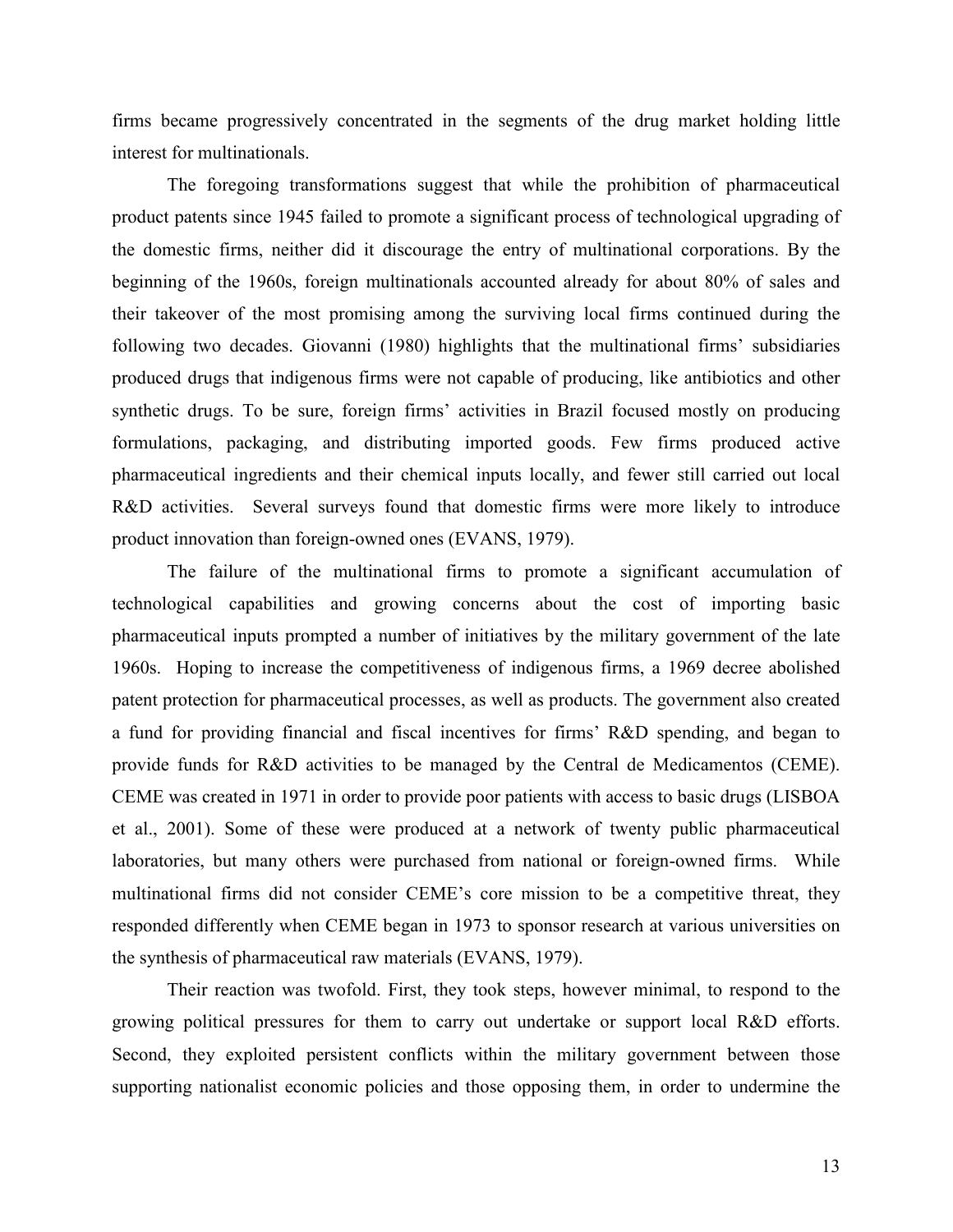research program that CEME had supported. Indeed, CEME gradually lost its financial and political autonomy, and it was closed in 1997.

 In addition to promoting growing R&D efforts, government policies and political pressures were aimed at reducing the pharmaceutical industry's dependence on imports of active pharmaceutical ingredients and underlying chemicals. Fiscal incentives on machinery imports were deployed in order to reduce the cost of upstream integration for pharmaceutical firms. Moreover, the government announced that, unless foreign firms started producing raw pharmaceutical inputs locally, the government would have purchased them on the international markets and made them available to any interested firm in Brazil. Since active principles and fine chemicals could be purchased in the world markets at prices substantially lower than the transfer prices paid by subsidiaries to the parent company, the government announcement of the policy together with the carrot of the fiscal incentives prompted foreign-owned firms to begin local production.

Even after the IPR's regime had been weakened further in 1969, the development of the Brazilian pharmaceutical industry continued to be dominated by multinational corporations. Foreign direct investment continued to rise throughout the 1970s, leading to numerous acquisitions of leading Brazilian firms by foreign multinationals. The surviving local firms continued to depend on the trade protection offered by the law of similars. Indeed, only three among the 30 major pharmaceutical firms in Brazil in 1989 were indigenous: Aché, Prodôme and Biolab (QUEIROZ, 1993). These and other indigenous firms grew in the 1970s "*supported by the approval of the register of pharmaceutical products by similarity to products existing in the Brazilian market*" (BERMUDEZ et al., 2000). The continuing weakness of the technological capabilities of private indigenous firms appears to have been a crucial constraint on their strategic options. It also explains why the lack of any form of patent protection since 1971 did not suffice to reverse the "denationalization" that began two decades earlier.

 The market-liberalizing reforms that took place since the late 1980s wrought drastic changes in the industry's structure. The elimination of trade barriers and the reduction of import tariffs from around 60% to 20% resulted in the end of more than 1,700 lines of production of active pharmaceutical ingredients and syntheses in Brazil (ORSI *et al*., 2003, *apud* GRANGEIRO and TEIXEIRA, 2007). These changes led to a considerable deterioration of the sectoral trade balance. Between 1990 and 2000, imports of active pharmaceutical ingredients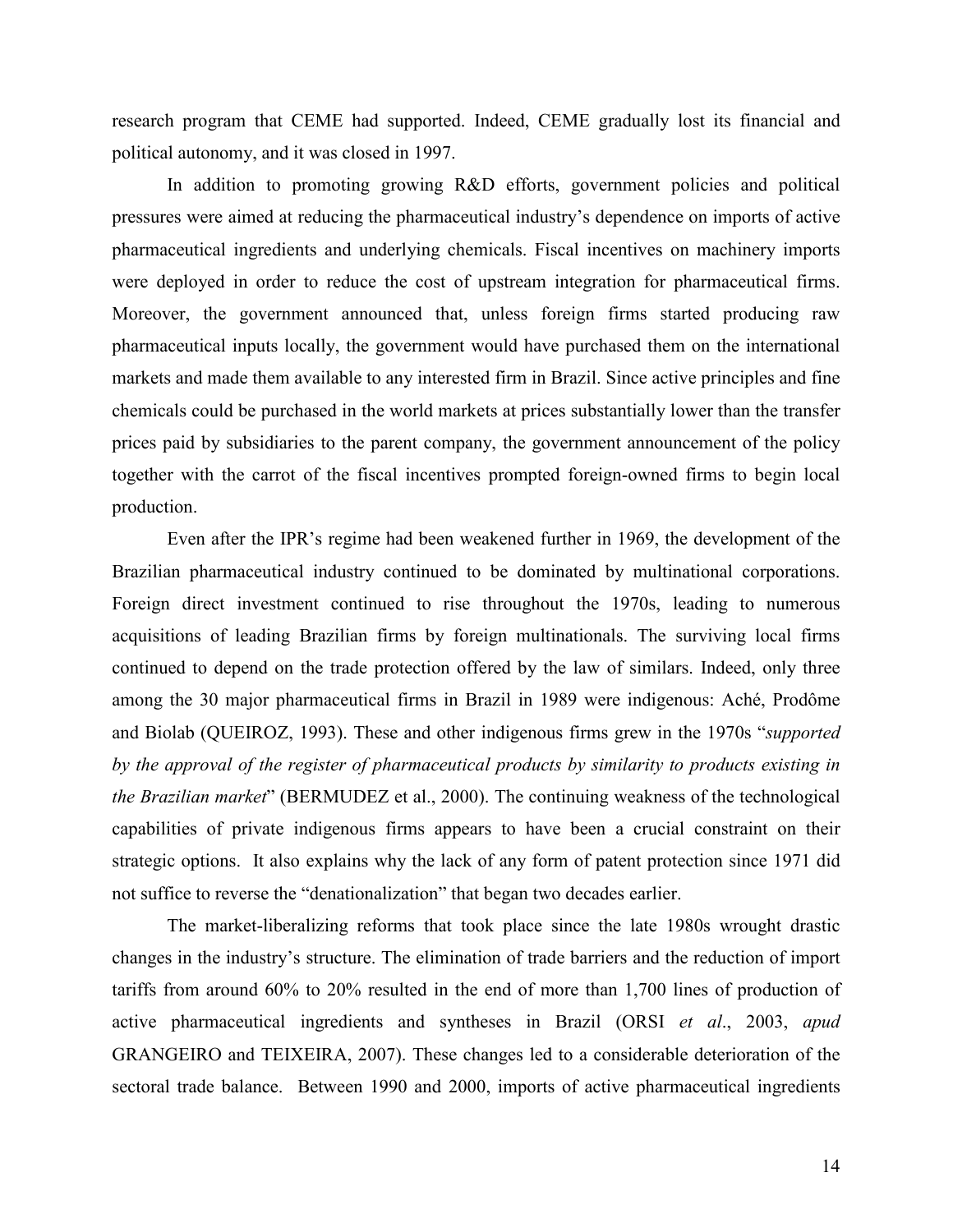doubled, and those of finished drugs increased by a factor of six (MAGALHÃES et al, 2003). An analysis of the active pharmaceutical ingredients imported in 1998 revealed that half of the imports were accounted for by substances that were patented before 1962, and less than 20% represented substances patented after 1977.

 The effects of the 1996 patent law reform were particularly significant for the public health program for the free distribution of drugs for HIV/AIDS carriers that the Brazilian government launched only a few months later. Because of its concern with the cost of procuring the needed drugs from multinational corporations, the Brazilian government supported a research program for reverse engineering and establishing the production of needed antiretrovirals (ARVs) at local laboratories. Initially, the public health program provided for the distribution of ARVs developed prior to the 1996 patent reform, and thus, not protected by domestic patents. But later generations of ARVs became available for which patent applications had been filed in Brazil, the procurement of locally produced generic versions clashed with the patent rights of the multinationals and could only proceed under a compulsory licensing arrangement. The Brazilian government had established in a series of decrees that compulsory licenses could be granted for reasons of public interest, as in the case of the continuing viability of the public health program on HIV/AIDS. These legislative actions and the successful imitation of the relevant ARVs at indigenous laboratories lent credibility to the threat of compulsory licensing that the Brazilian government used in order to extract significant price reductions from the multinational corporations whose ARVs accounted for most of the HIV/AIDS program budget.<sup>10</sup>

While both public and private laboratories were involved in the imitative work, the public laboratory FIOCRUZ (the descendant of the Manguinhos Institute) played a central role in the development of indigenous research and production capabilities related to the synthesis of generic versions of ARVs. Interacting with universities and private labs, the scientists at FIOCRUZ successfully reverse-engineered several ARVs, and collaborated with indigenous firms and other public laboratories in order to begin production of these molecules under the procurement contracts awarded by the Health Ministry. Although the initial focus of this research was on imitation of existing ARVs, the resulting technological learning has supported more distinctly innovative efforts. In fact, part of the profits earned from the sales of generic ARVs

 $\overline{a}$ 

<sup>&</sup>lt;sup>10</sup> While the threat of compulsory licenses was effective in obtaining price discounts from patent-holding pharmaceutical companies, the Brazilian government never really issued compulsory licenses until May 4, 2007, when compulsory license was issued for the production of a generic version of Merck's Efavirenz.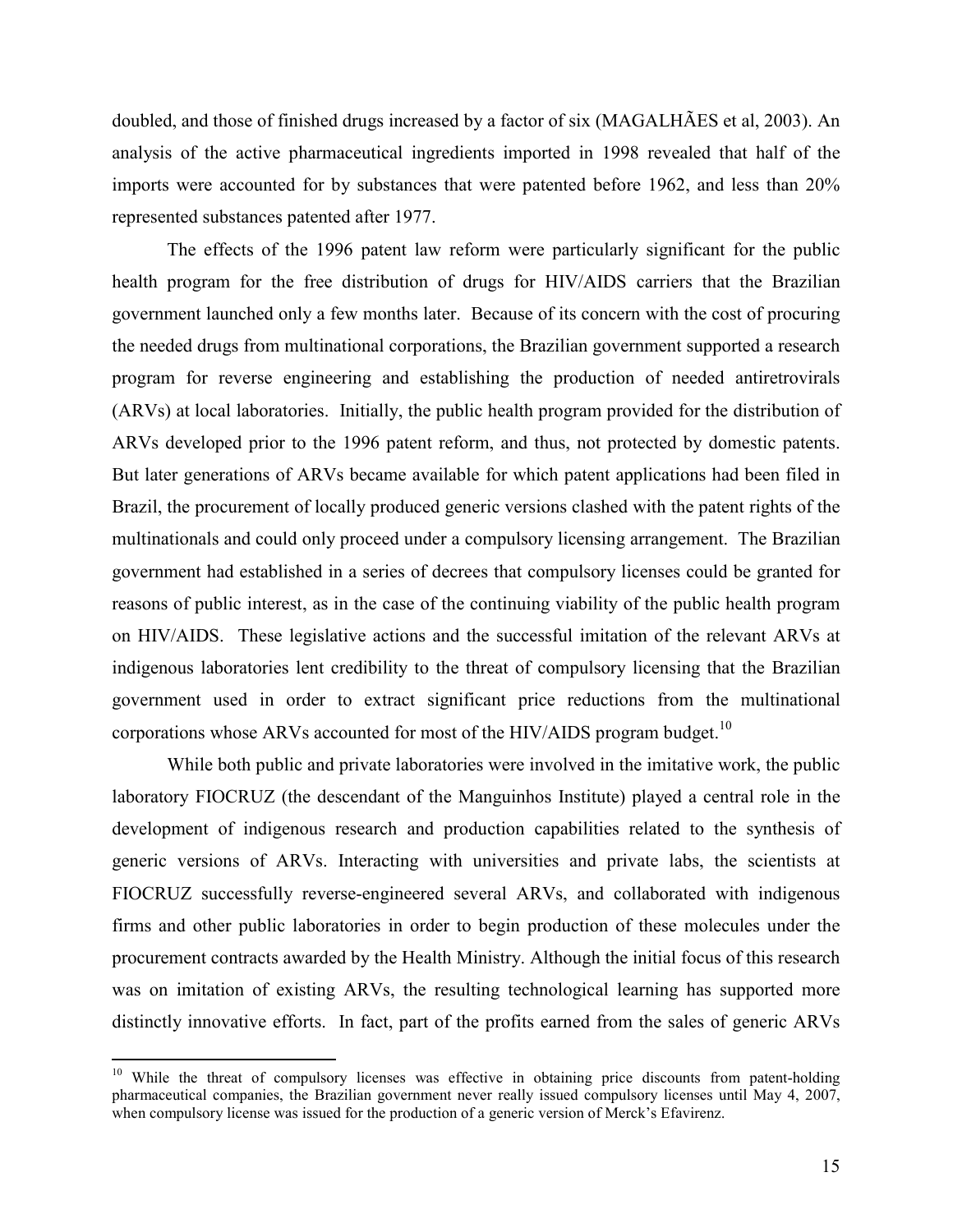made it possible for indigenous laboratories to invest further in their R&D capabilities thanks to the recruitment of scientific personnel and the acquisition of modern research equipment. Within a few years then, both public and private labs were not only better able to reverse –engineer existing molecules, but also to develop innovative chemical substances (CASSIER and  $CORREA, 2007).$ <sup>11</sup>

Another important policy change occurred in 1999 when the government enacted a law regulating the production and commercialization of generic drugs. Several governmental actions, including financial incentives and the purchase of generic drugs by the government for its public health programs, supported the growth of local production of generics by Brazilian firms, as well as the entry by foreign firms. In 2005, the four major pharmaceutical firms producing generic drugs were indigenous, and accounted for 76.5% of sales (QUENTAL *et al*., 2008). Those changes contributed to strengthen the Brazilian pharmaceutical industry, whose share of total sales rose from 12% in 1975 to 40% in 2005. It has to be noted however that the generics manufacturers are mostly oriented to the national market (only the two largest manufacturers of generics have pursued exports), operate on a scale that is vastly inferior to global leaders like Israel's Teva or India's Ranbaxy, and unlike these global leaders have so far refrained from producing the necessary active pharmaceutical ingredients, for which they continue to be dependent on imports.

## **5. Conclusions**

 $\overline{a}$ 

Within the complex web of policies affecting sectoral development, IPR policy appears to have had at best second-order effects on the accumulation of technological capabilities, as illustrated by the case of pharmaceuticals. In this industry, the weakening of IPR protection accomplished in 1945 and 1969 was meant to spur imitative efforts by national firms and thus the closing of the capabilities' gap between them and their foreign competitors. While these policies did promote the growth of domestic firms early on, the "denationalization" of the industry followed within a short time, as multinationals acquired the most successful domestic firms. These subsidiaries were then relegated to a marginal role in the global R&D strategy of the parent company, a process that frustrated the development of strong technological

<sup>&</sup>lt;sup>11</sup> Just when these local innovators were beginning to seek patent protection on their inventions, the House of Representatives approved a bill in June 2005 that would suspend the patentability of all HIV/AIDS-related drugs. While this bill was not ratified into law, it is likely that such a measure would have weakened perhaps the incentives for local labs to engage in innovative projects rather than on imitative ones.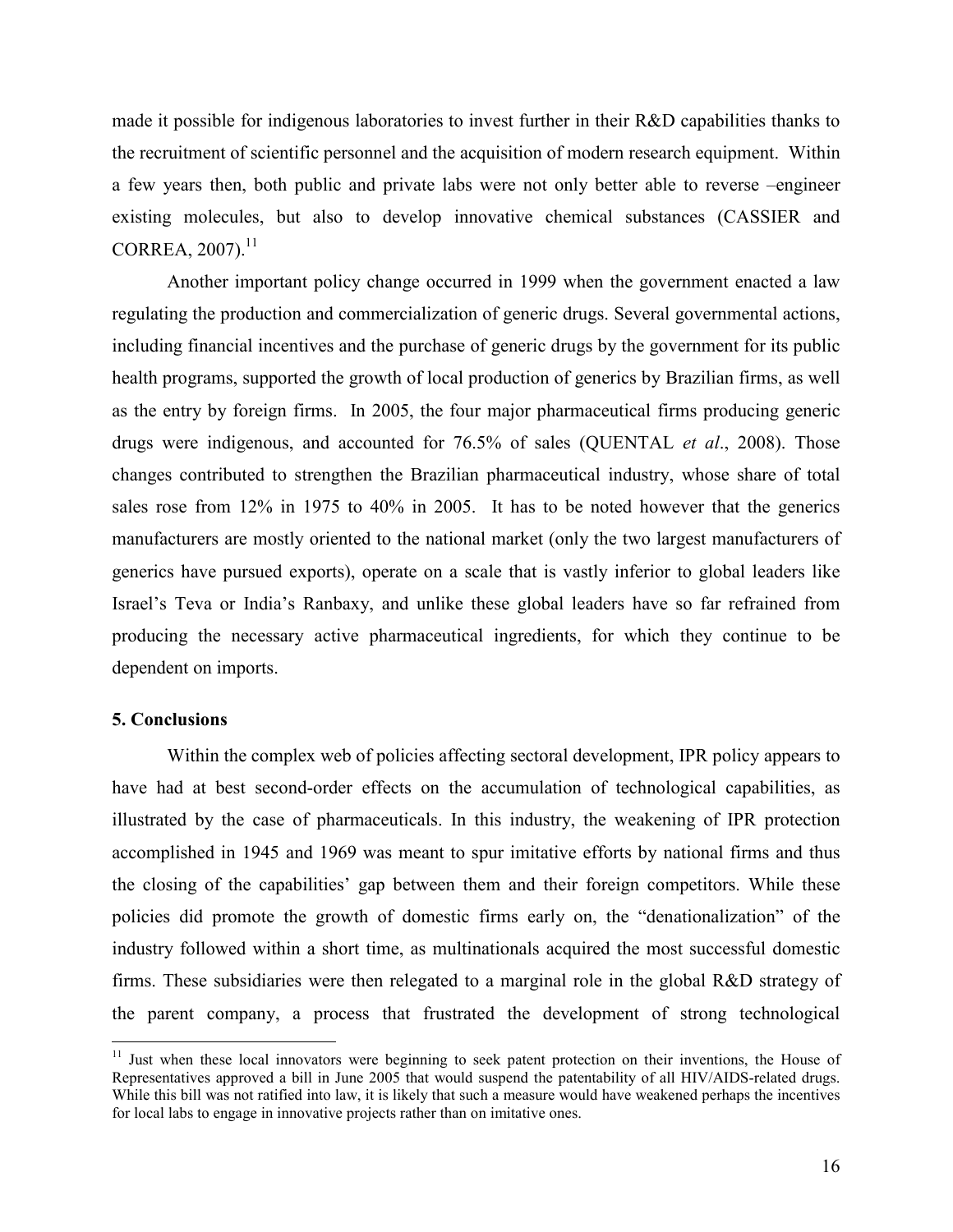capabilities among national firms. The restoration of patent protection for pharmaceuticals in 1996 has not so far brought about a change in the strategy of multinational firms. Instead, renewed government support of (imitative) R&D activities at the public labs and the creation of a regulatory environment for the sale of generic drugs hold the promise of more significant effects on the technological capabilities of national firms than the 1996 reform of the patent law.

Whereas the Brazilian government protected the market for pharmaceuticals, it did not protect domestic firms from foreign multinationals so that even in the absence of IPR protection on foreign technologies national firms failed to develop the technological capabilities necessary to compete with the multinationals in the innovative segments of the market.

#### **Acknowledgements**

We would like to thank Richard Nelson, Hiro Odagiri, Atsushi Sunami, Akira Goto, Francisco Sercovich, and all participants to the workshop on "Intellectual Property Rights and Catch-Up: An International Comparative Study," held at the National Graduate Institute on Policy Studies in Tokyo (Japan) on November 16-17, 2008, for their comments on earlier drafts of this paper.

#### **References**

- Bermudez, J. (1995) *Indústria farmacêutica, Estado e Sociedade: Crítica da Política de Medicamentos no Brasil*. São Paulo. Ed. Hucitec.
- Bermudez, J.; Epsztejn, R.; Oliveira, M.; Hasenclever, L. (2000) *O Acordo TRIPS da OMC e a Proteção Patentária no Brasil: Mudanças Recentes e Implicações para a Produção Local e o Acesso da População aos Medicamentos*. Rio de Janeiro. FIOCRUZ/ENSP.
- Bertero, C. (1972) *Drugs and Development in Brazil: An Empirical Study of Dependency Theory. The Case of the Pharmaceutical Industry*. Ph. D. Dissertation. Cornel University.
- Biato F.; Guimarães, E.; Figueiredo, M. (1970) *A Transferência de Tecnologia no Brasil*. IPEA/IPLAN.
- Biato, F.; Guimarães, E. (1973) "Dois Estudos sobre Tecnologia Industrial no Brasil". *Pesquisa e Planejamento Econômico*, v. 3, n. 1, p. 135-182.
- Brasil. Congresso Nacional (1980) *Comissão Parlamentar de Inquérito: Indústria Farmacêutica. Relatório Final*. Brasília.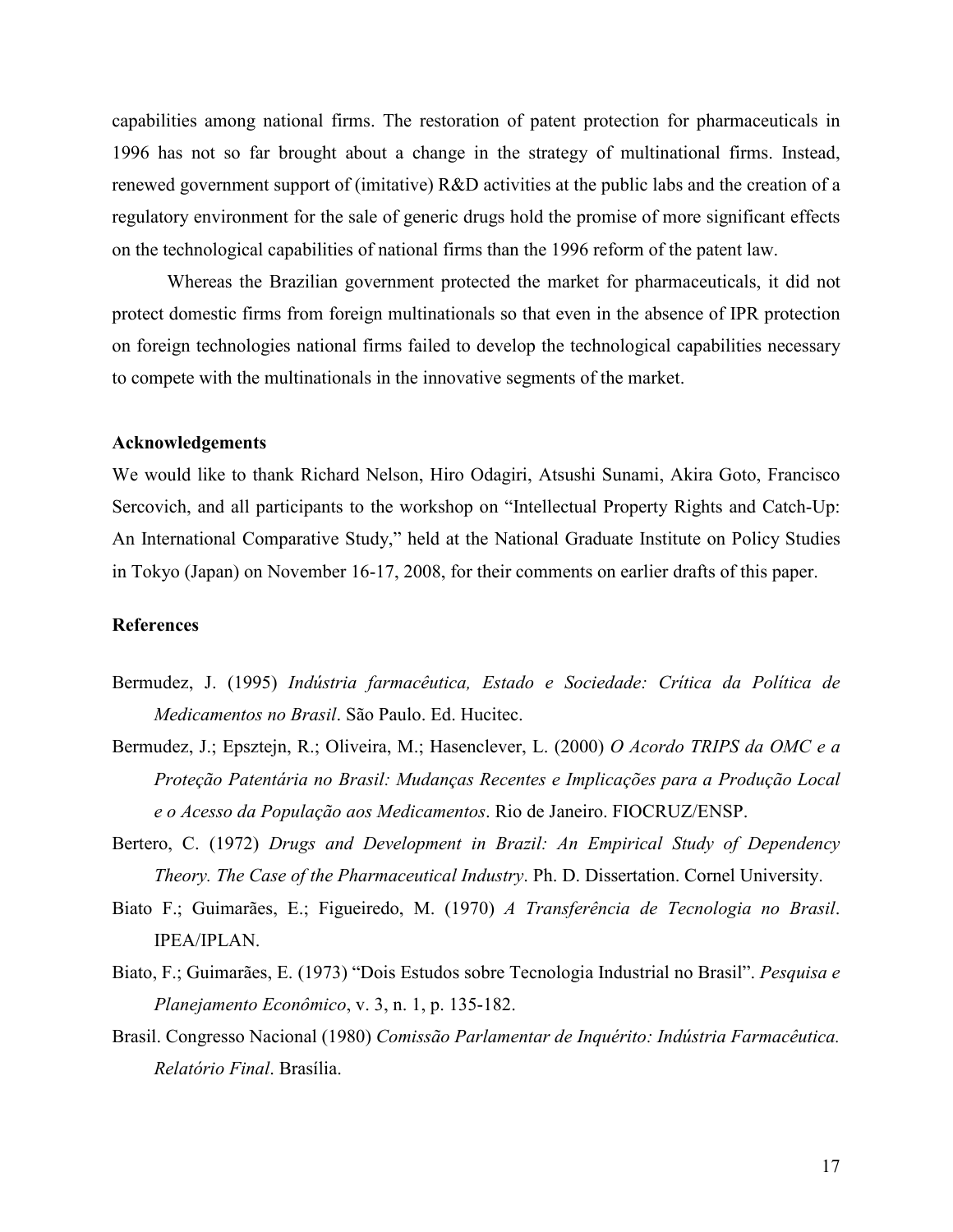- Caputo, A. (2007) *Desenvolvimento Econômico Brasileiro e o Investimento Direto Estrangeiro: Uma Análise da Instrução 113 da SUMOC - 1955/1963*. Dissertação de Mestrado em Economia. Universidade Federal Fluminense
- Cassier, M; Correa, M (2007) "Propriedade Intelectual e Saúde Pública: A Cópia de Medicamentos Contra HIV/Aids Realizada por Laboratórios Farmacêuticos Brasileiros Públicos e Privados". *RECIIS – Revista. Eletrônica de Comunicação, Informação e Inovação Saúde*. Rio de Janeiro, v.1, n.1, p.83-91.
- Cruz, H.; Tavares, M. (1986) "As Patentes Brasileiras de 1830 a 1891". *Estudos Econômicos*, v. 16 (2), p. 205-225.
- Evans, P. (1979) Dependent Development. The Alliance of Multinational, State, and Local Capital in Brazil, Princeton, NJ: Princeton University Press.
- Frenkel, J.; Reis, J.; Araújo Jr., J.; Naidin, L.; Lobão, R.; Fonseca, M. (1978) *Tecnologia e Competição na Indústria Farmacêutica Brasileira*. Rio de Janeiro: Finep. (Mimeo).
- Gereffi, G. (1983) *The Pharmaceutical Industry and Dependency in the Third World*, Princeton, NJ: Princeton University Press.
- Giovanni, G. (1980) *A questão dos Remédios no Brasil: Produção e Consumo*. São Paulo. Ed. Polis.
- Grangeiro, A.; Teixeira, P. (2007) "Repercussões do Acordo de Propriedade Intelectual no Acesso a Medicamentos". In: Villares, F. (Ed.) *Propriedade Intelectual: Tensões Entre o Capital e a Sociedade.* Ed. Paz e Terra. São Paulo.
- Granstrand, O. (2005) "Innovation and Intellectual Property Rights". In: Fagerberg, J; Mowery, D.; Nelson, R. (Eds.) *The Oxford handbook of innovation*. Oxford: Oxford University.

Iffland, C.; Sttutler, A. (1973) *Les Investissements Suisses au Brésil*. Lausanne, CRE.

- Johnson, D.K.N. (2002) ""Learning-by-Licensing": R&D and Technology Licensing in Brazilian Invention." *Economics of Innovation and New Technology*, Vol.11(3), pp.163-177.
- Kucinsky, B; Ledogar, R. (1977) *Fome de Lucros*. São Paulo, Brasiliense.
- Lisboa, M.; Fiúza, E.; Viegas, M.; Ferraz, L. (2001) "Política Governamental e Regulação do Mercado de Medicamentos". *SEAE/MF. Documento de Trabalho n. 8.*
- Luz, N. (2004) *A Luta pela Industrialização do Brasil*. São Paulo. 3ª Edição. Editora Alfa Omega.
- Machado, U. (1963) *Indústria da Doença*. São Paulo. Editora Fulgor.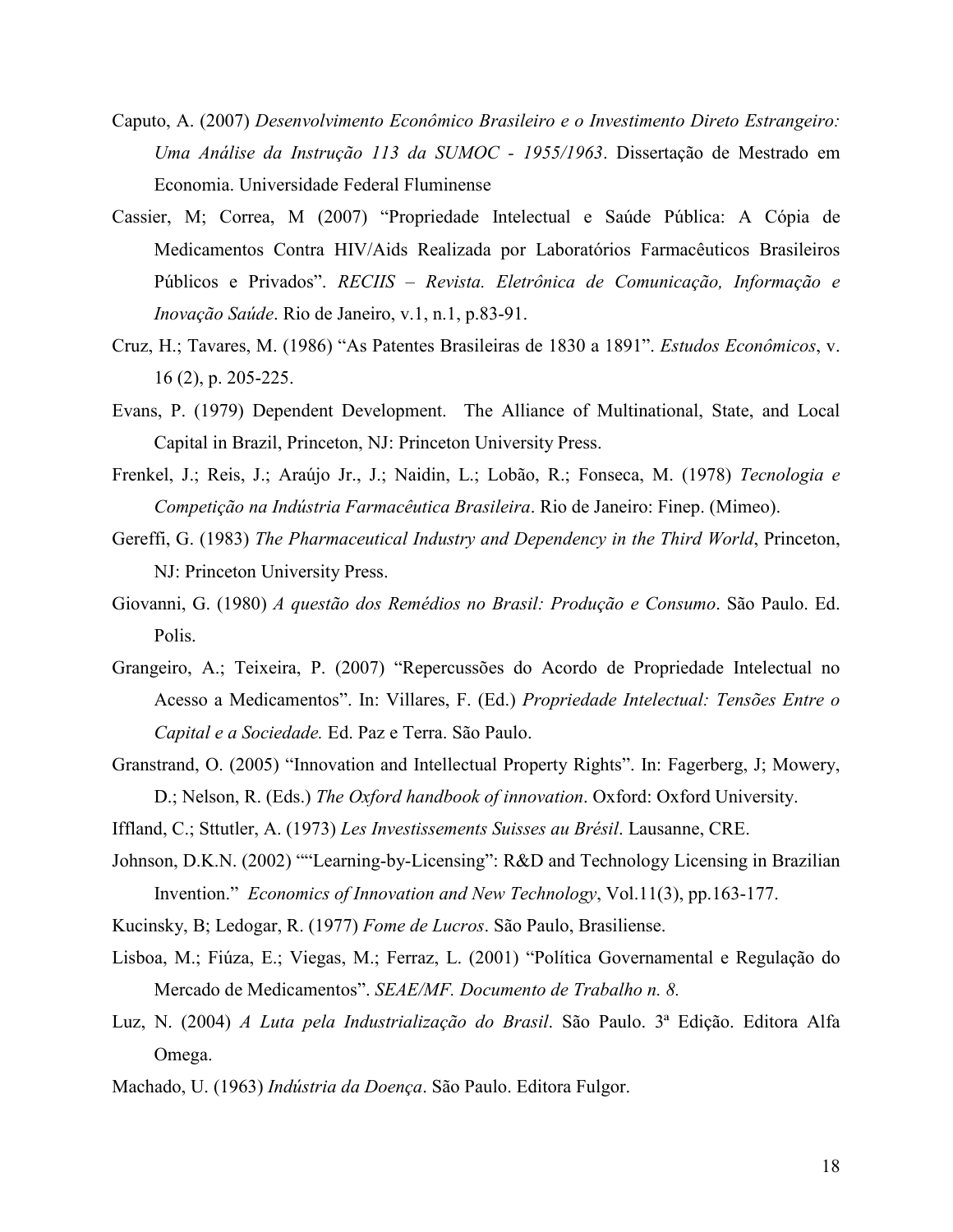- Maddison, A. (2003) *The World Economy Historical Statistics*, OECD Development Center Studies, OECD Publishing.
- Magalhaes L.C.G. et al. (2003), "Estratégias Empresariais de Crescimento na Indústria Farmacêutica Brasileira: Investimentos, Fusões e Aquisições, 1998-2002." Texto Para Discussão No. 995, Brasilia: IPEA.
- Orsi, F. et al. (2003) "Intellectual Property Rights, Anti-Aids Policy and Generic Drugs: Lessons from the Brazilian Public Health Program". In: Moatti, J. et al. (ed.) *Economics of Aids and Access to HIV/Aids Care in Developing Countries: Issues and Challenges*. Paris: ANRS.
- Queiroz, S. (1993) "Competitividade da Indústria de Fármacos". In: Coutinho, L; Ferraz, J. (Coords.) *Estudo da Competitividade da Indústria Brasileira*. MCT/FINEP.
- Quental, C,; Abreu, J.; Bomtempo, J.; Gadelha, C. (2008) "Medicamentos Genéricos no Brasil: Impactos das Políticas Públicas sobre a Indústria Nacional". *Ciência & Saúde Coletiva*. V. 13 (sup.), p. 619-628.
- Quintaneiro, T. (2002) "O Mercado Farmacêutico Brasileiro e o Esforço de Guerra Norte-Americano". *Estudos Históricos*. Rio de Janeiro, n. 29.
- Rodrigues, C. (1973) *A Inventiva Brasileira*. Brasília, Instituto Nacional do Livro/MEC. Vol. 2.
- Schwartzman, S (1991) *A Space for Science: The Development of the Scientific Community in Brazil*. The Pennsylvania State University Press.
- Stepan, N. (1981) *Beginnings of Brazilian Science*, New York: Science History Publications.

World Intellectual Property Organization, WIPO Statistics Database, July 2008.